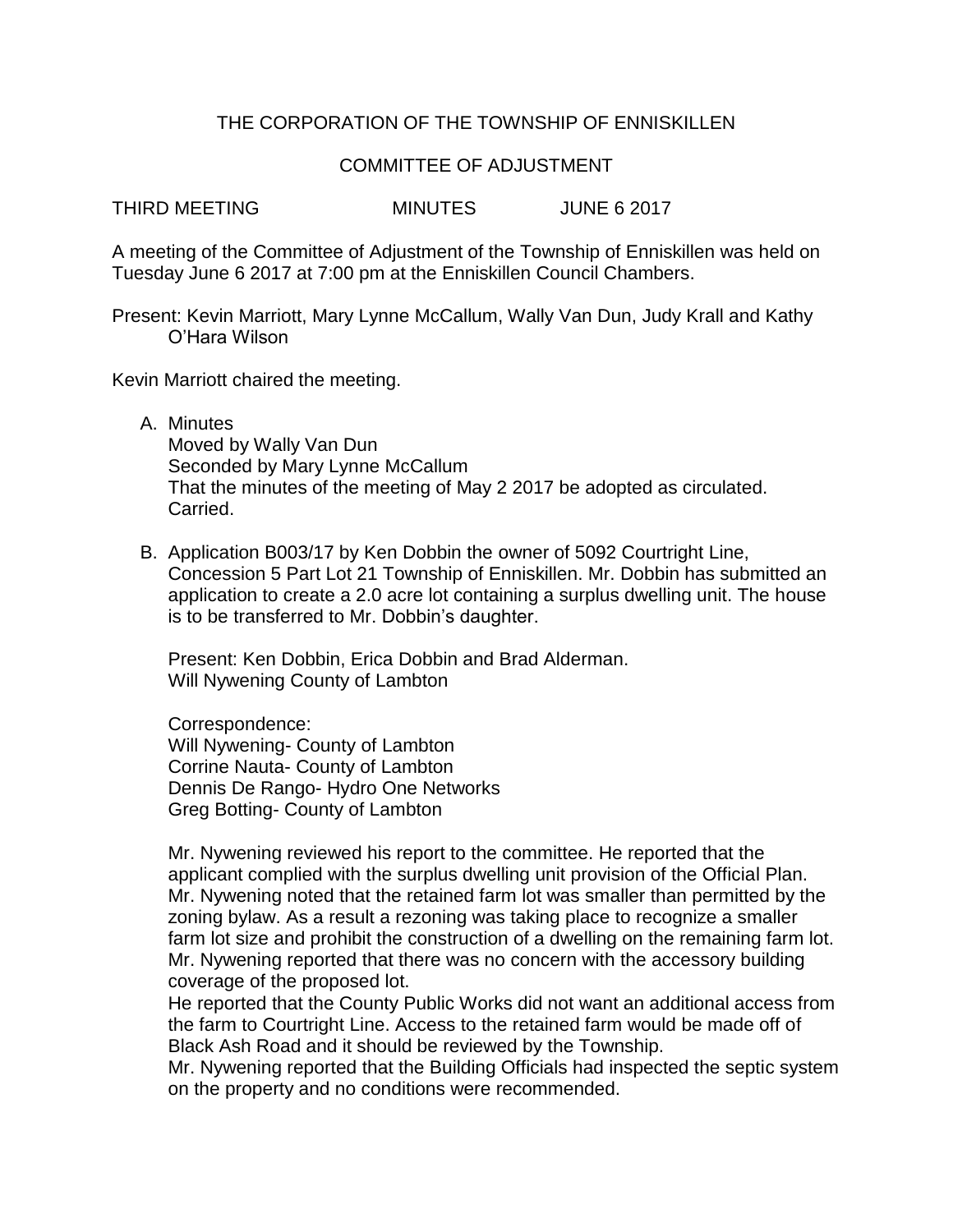Mr. Nywening reviewed the livestock facilities within the area. He noted that the buildings would not create an issue with the proposed severance. Mr. Nywening reported that the Conservation Authority had reported on the application. He noted that the land fell within the regulated area of the Conservation Authority. The Authority recommended that a decision on the application be withheld until a study was completed that reviewing the potential for flooding on the proposed lot.

Hydro One commented on the application. Their comments related to concerns associated with their property abutting the retained farmland.

Kevin Marriott asked the applicant for comments on the application. No comments were made by Ken Dobbin.

Kathy O'Hara Wilson questioned about the age of the house on the proposed lot.

Moved by Kathy O'Hara Wilson Seconded by Judy Krall That Application B003/17 be approved with conditions. Carried.

Conditions:

- 1. That a copy of the deed and survey in a form suitable for registration be deposited with the Secretary-Treasurer.
- 2. That a fee of \$250 be paid to the Township of Enniskillen by cash or certified cheque.
- 3. That all conditions are to be fulfilled within one year of the notice of decision of this consent. The certificate of consent required by Section 53(42) of the Planning Act must be obtained within one year after notice of decision of this consent. The applicant is responsible for ensuring that the provisional consent does not lapse.
- 4. That the applicants at their expense install adequate access to the retained and severed properties as determined by the Township Road Superintendent.
- 5. That a fee of \$75 be made payable to the County of Lambton for septic inspection of the lots.
- 6. That the Municipal Engineer prepare amendments to all Drainage Act reports assessing the severed lot and the retained lot for their appropriate share of future maintenance of any drain. The applicants agree to the assessments.
- 7. That the retained farm be rezoned to prohibit the construction of a dwelling on the property.
- 8. That a site specific zoning amendment be obtained to reduce the minimum farm lot area for the retained farm to approximately 29 hectares.
- 9. That the septic system on the residential lot be located on the survey and provided to the building department.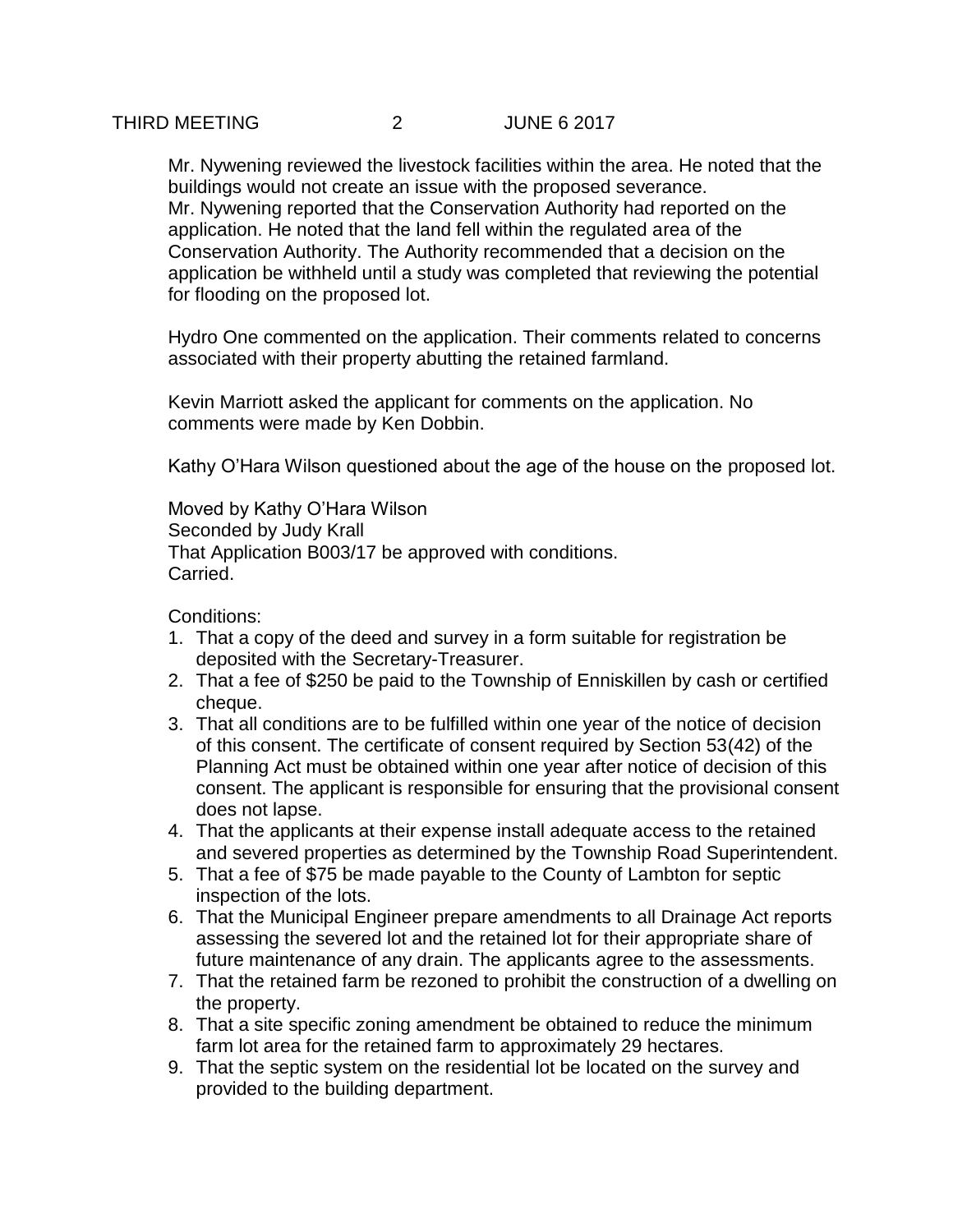10.That a parks fee be paid to the Township of Enniskillen in the amount of \$1,000.

Reasons: That the application complies with the surplus dwelling unit provision of the Official Plan.

C. Application B004/17 by Jody Unsworth the agent for the owner of the south part of Lot 27 Concession 6 Township of Enniskillen. Mr. Unsworth has submitted an application to create a separate one acre parcel from the farm to add to the existing residential lot at 3223 Oakdale Road.

Application A003/17 by Jody Unsworth the agent for the owner of the south Part Lot 27 Concession 6, Township of Enniskillen. The applicant requests a variance to Bylaw 58 of 2015 Table A to reduce the minimum farm lot size from 38 hectares to approximately 29.5 hectares in support of severance application B004-17 by which the applicant proposes to convey a 1 acre addition to 3223 Oakdale Road.

Present: Jody Unsworth Will Nywening County of Lambton

Correspondence: Will Nywening County of Lambton Corrine Nauta County of Lambton

Mr. Nywening reviewed his report on the severance application and minor variance application. He reported that the applicant proposed to add one acre from the farm to his existing residential lot. The addition would include portions of a swimming pool and two out buildings which were on the farm parcel.

Mr. Nywening noted that the department could support the lot enlargement which would increase the lot size to 2 acres which was currently more acceptable to the department. He reported on the 1993 severance application to approve the current lot. He noted that there were currently no livestock setback issues with the application.

The applicant proposed to remove the old barn from the proposed lot and replace it with a 1,500 square foot garage. The access to the residential lot was located on the farm and would be added to the residential lot in the proposed consent.

Mr. Nywening reported that the remaining farm lot size would be smaller than that permitted in the zoning regulations. He reported that the minor variance application proposed to recognize the reduced farm size.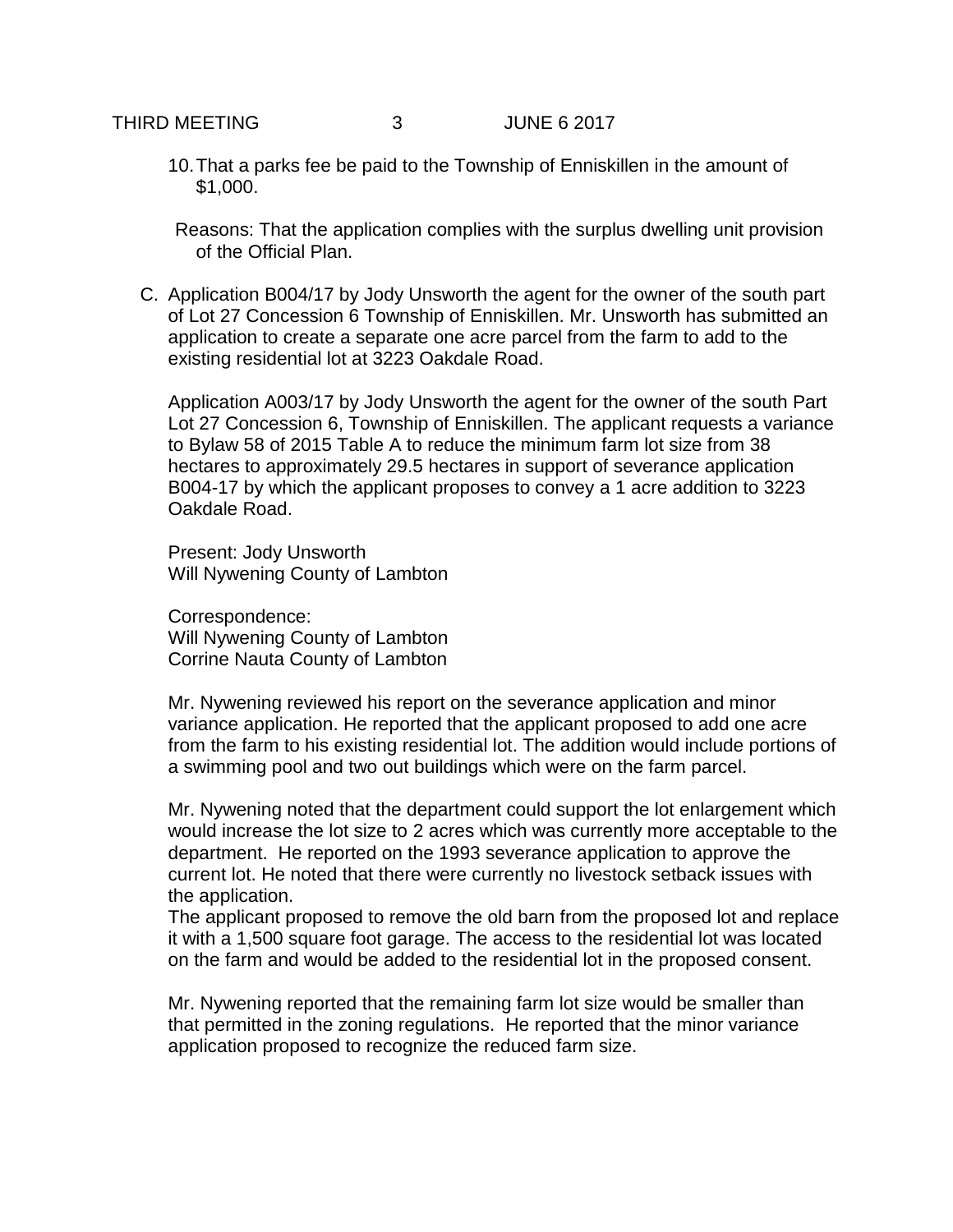Mr. Nywening reported to the committee that the reduction in farm size was only a marginal reduction in the lot size which would permit the undersized residential lot come up to the currently acceptable minimum lot size.

Mr. Nywening reported on the requirements to merge the new parcels of land by transmitting a one square meter of land to the Township.

The Building Department had no concerns with the septic system on the property.

Jody Unsworth had no comment on the application.

Moved by Mary Lynne McCallum Seconded by Wally Van Dun That application B004/17 be approved with conditions. Carried.

Conditions:

- 1. That a copy of the deed and survey in a form suitable for registration be deposited with the Secretary-Treasurer.
- 2. That a fee of \$250 be paid to the Township of Enniskillen by cash or certified cheque.
- 3. That a one square meter portion of land from the existing residential lot be dedicated to the Township of Enniskillen.
- 4. That the severed land is to be deeded in the same name and interest as the nonfarm lot to which it is being added.
- 5. That Section 50(3) of the Planning Act applies to any further conveyance of the severed land and the land to which it is being added.
- 6. That all conditions are to be fulfilled within one year of the notice of decision of this consent. The certificate of consent required by Section 53(42) of the Planning Act must be obtained within one year after notice of decision of this consent. The applicant is responsible for ensuring the provisional consent does not lapse.
- 7. That the applicants at their expense install adequate access to the retained and severed properties as determined by the Township Road Superintendent.
- 8. That a fee of \$75 be made payable to the County of Lambton for septic inspection of the lot.
- 9. That the Municipal Engineer prepare amendments to all Drainage Act reports assessing the severed lot and the retained lot for their appropriate share of future maintenance of any drain. The applicants agree to the assessments.
- 10.That a minor variance be obtained to recognize a farm lot size being reduced by 29.9 hectares to approximately 29.5 hectares.

## Reasons:

That the lot enlargement complies with the Official Plan policies of the Township of Enniskillen.